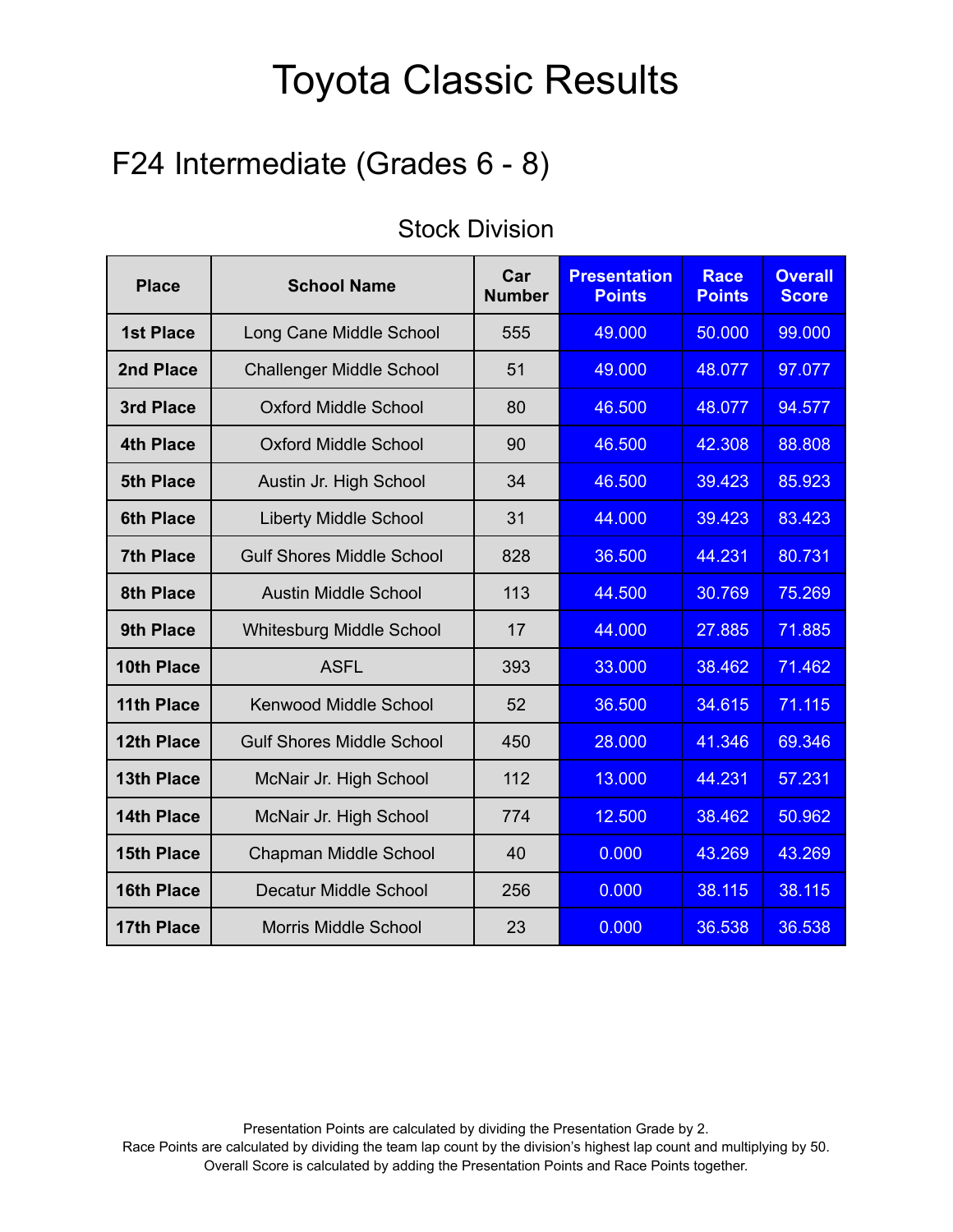#### Modified Division

| <b>Place</b>      | <b>School Name</b>               | Car<br><b>Number</b> | <b>Presentation</b><br><b>Points</b> | <b>Race</b><br><b>Points</b> | <b>Overall</b><br><b>Score</b> |
|-------------------|----------------------------------|----------------------|--------------------------------------|------------------------------|--------------------------------|
| 1st Place         | Long Cane Middle School          | 000                  | 47.500                               | 50,000                       | 97.500                         |
| 2nd Place         | Long Cane Middle School          | 999                  | 46.000                               | 50.000                       | 96.000                         |
| 3rd Place         | <b>Challenger Middle School</b>  | 83                   | 42.500                               | 50.000                       | 92.500                         |
| <b>4th Place</b>  | <b>Whitesburg Middle School</b>  | 22                   | 40.500                               | 46.364                       | 86.864                         |
| 5th Place         | <b>Gulf Shores Middle School</b> | 121                  | 40.000                               | 45.455                       | 85.455                         |
| <b>6th Place</b>  | <b>Discovery Middle School</b>   | 304                  | 46,000                               | 35.455                       | 81.455                         |
| <b>7th Place</b>  | Oxford Middle School             | 70                   | 39,000                               | 38.182                       | 77.182                         |
| 8th Place         | Mt. Gap Middle School            | 95                   | 42.500                               | 26.364                       | 68.864                         |
| 9th Place         | Kenwood Middle School            | 72                   | 34.000                               | 24.545                       | 58.545                         |
| 10th Place        | <b>AAA</b>                       | $\overline{2}$       | 22.500                               | 24.545                       | 47.045                         |
| 11th Place        | <b>Liberty Middle School</b>     | 8                    | 38.500                               | 3.636                        | 42.136                         |
| <b>12th Place</b> | Hampton Cove Middle School       | 18                   | 0.000                                | 38.182                       | 38.182                         |

#### Custom Division

| <b>Place</b>     | <b>School Name</b>              | Car<br><b>Number</b> | <b>Presentation</b><br><b>Points</b> | Race<br><b>Points</b> | <b>Overall</b><br><b>Score</b> |
|------------------|---------------------------------|----------------------|--------------------------------------|-----------------------|--------------------------------|
| <b>1st Place</b> | <b>Discovery Middle School</b>  | 305                  | 45.000                               | 50,000                | 95,000                         |
| 2nd Place        | <b>Challenger Middle School</b> | 89                   | 42,500                               | 49.074                | 91.574                         |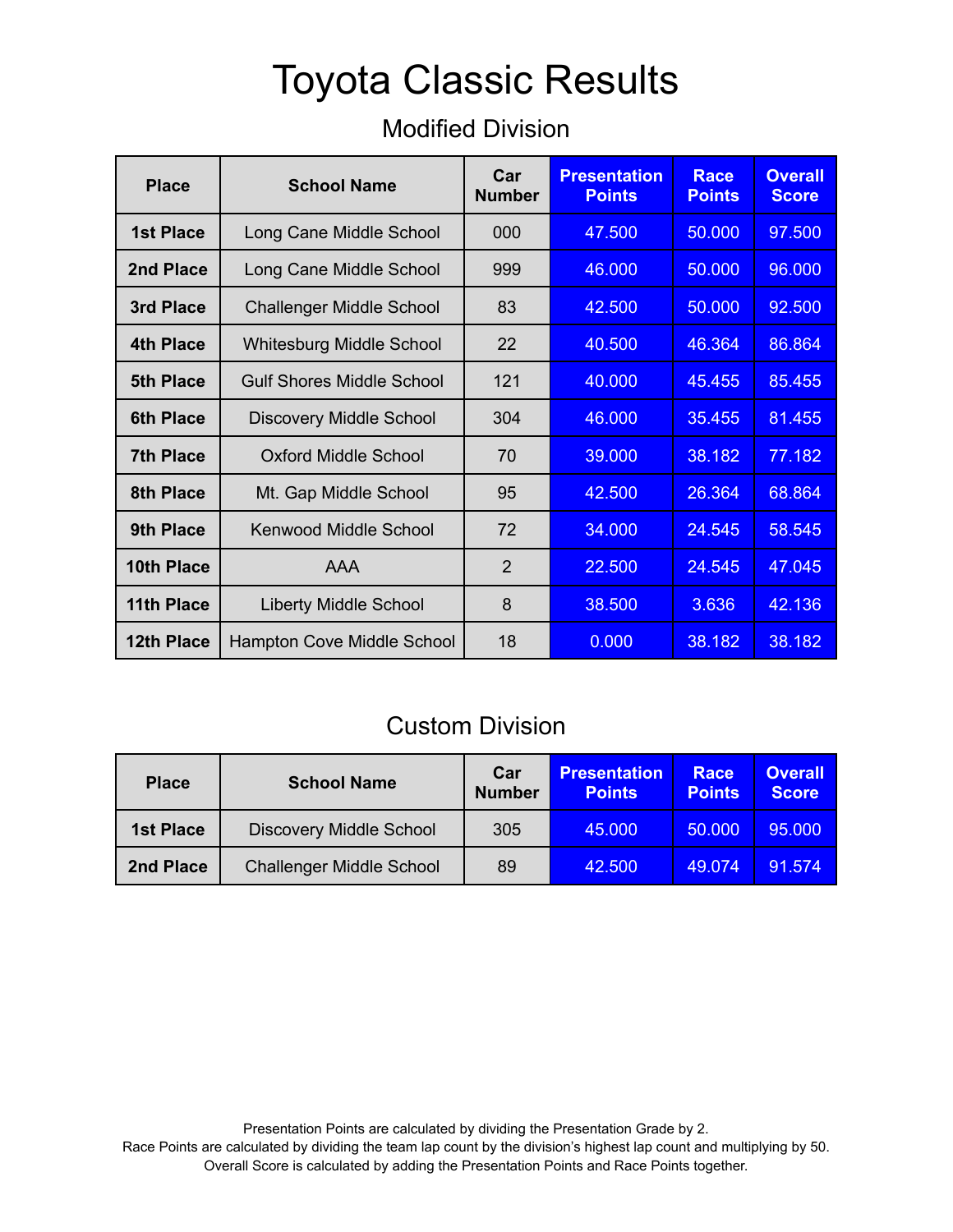# F24 Advanced (Grades 9 - 12)

#### Stock Division

| <b>Place</b>                            | <b>School Name</b>              | Car<br><b>Number</b> | <b>Presentation</b><br><b>Points</b> | Race<br><b>Points</b> | <b>Overall</b><br><b>Score</b> |
|-----------------------------------------|---------------------------------|----------------------|--------------------------------------|-----------------------|--------------------------------|
| <b>1st Place</b>                        | <b>Troup County High School</b> | 556                  | 43.500                               | 50,000                | 93.500                         |
| <b>Grissom High School</b><br>2nd Place |                                 | 159                  | 48.500                               | 33.333                | 81.833                         |
| 3rd Place                               | Mae C. Jemison High School      | 12                   | 21.500                               | 43.519                | 65.019                         |

#### Modified Division

| <b>Place</b>                                           | <b>School Name</b>         | Car<br><b>Number</b> | <b>Presentation</b><br><b>Points</b> | <b>Race</b><br><b>Points</b> | <b>Overall</b><br><b>Score</b> |
|--------------------------------------------------------|----------------------------|----------------------|--------------------------------------|------------------------------|--------------------------------|
| <b>1st Place</b>                                       | <b>Grissom High School</b> |                      | 48.500                               | 48.182                       | 96.682                         |
| 2nd Place<br><b>Bob Jones High School</b>              |                            |                      | 49,000                               | 47.273                       | 96.273                         |
| <b>3rd Place</b><br>James Clemens High School          |                            | 41                   | 43.500                               | 50,000                       | 93.500                         |
| <b>4th Place</b><br>New Century Technology High School |                            | 44                   | 34,500                               | 44.545                       | 79.045                         |
| <b>Decatur Career Academies</b><br><b>5th Place</b>    |                            | 43                   | 6.000                                | 34.545                       | 40.545                         |
| <b>6th Place</b>                                       | Decatur Career Academies   | 55                   | 6.000                                | 28.182                       | 34.182                         |

#### Custom Division

| <b>Place</b>                              | <b>School Name</b>           | Car<br><b>Number</b> | <b>Presentation</b><br><b>Points</b> | <b>Race</b><br><b>Points</b> | <b>Overall</b><br><b>Score</b> |
|-------------------------------------------|------------------------------|----------------------|--------------------------------------|------------------------------|--------------------------------|
| <b>1st Place</b>                          | <b>Bob Jones High School</b> | 5                    | 49.000                               | 50,000                       | 99.000                         |
| James Clemens High<br>2nd Place<br>School |                              | 88                   | 43.500                               | 47.368                       | 90.868                         |
| 3rd Place                                 | Callaway High School         | 810                  | 36.000                               | 42.982                       | 78.982                         |

Presentation Points are calculated by dividing the Presentation Grade by 2.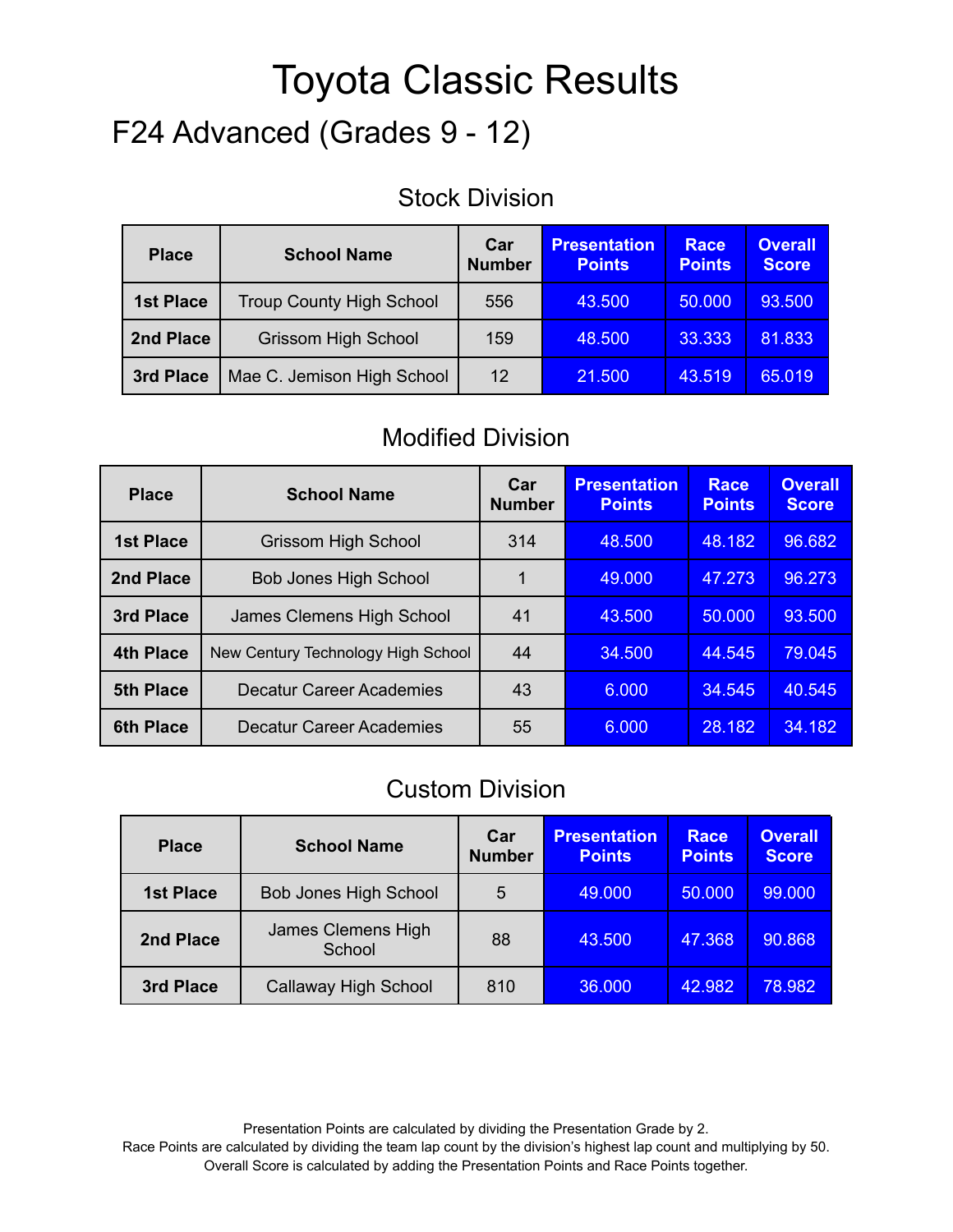### Presentation Scores

| <b>F24 Intermediate</b>          |           |              |  |  |  |
|----------------------------------|-----------|--------------|--|--|--|
| <b>School</b>                    | Car       | <b>Grade</b> |  |  |  |
| <b>Challenger Middle School</b>  | 51        | 98.00        |  |  |  |
| Long Cane Middle School          | 555       | 98.00        |  |  |  |
| Long Cane Middle School          | 000       | 95.00        |  |  |  |
| Austin Jr. High School           | 34        | 93.00        |  |  |  |
| <b>Oxford Middle School</b>      | 80 / 90   | 93.00        |  |  |  |
| Discovery Middle School          | 304       | 92.00        |  |  |  |
| Long Cane Middle School          | 999       | 92.00        |  |  |  |
| <b>Discovery Middle School</b>   | 305       | 90.00        |  |  |  |
| <b>Austin Middle School</b>      | 113       | 89.00        |  |  |  |
| Liberty Middle School            | 31        | 88.00        |  |  |  |
| <b>Whitesburg Middle School</b>  | 17        | 88.00        |  |  |  |
| <b>Challenger Middle School</b>  | 83 and 89 | 85.00        |  |  |  |
| Mt. Gap Middle School            | 95        | 85.00        |  |  |  |
| <b>Whitesburg Middle School</b>  | 22        | 81.00        |  |  |  |
| <b>Gulf Shores Middle School</b> | 121       | 80.00        |  |  |  |
| <b>Oxford Middle School</b>      | 70        | 78.00        |  |  |  |
| <b>Liberty Middle School</b>     | 8         | 77.00        |  |  |  |
| <b>Gulf Shores Middle School</b> | 828       | 73.00        |  |  |  |
| Kenwood Middle School            | 52        | 73.00        |  |  |  |
| Kenwood Middle School            | 72        | 68.00        |  |  |  |
| <b>ASFL</b>                      | 393       | 66.00        |  |  |  |
| Decatur Middle School            | 256       | 57.00        |  |  |  |
| <b>Gulf Shores Middle School</b> | 450       | 56.00        |  |  |  |

Presentation Points are calculated by dividing the Presentation Grade by 2.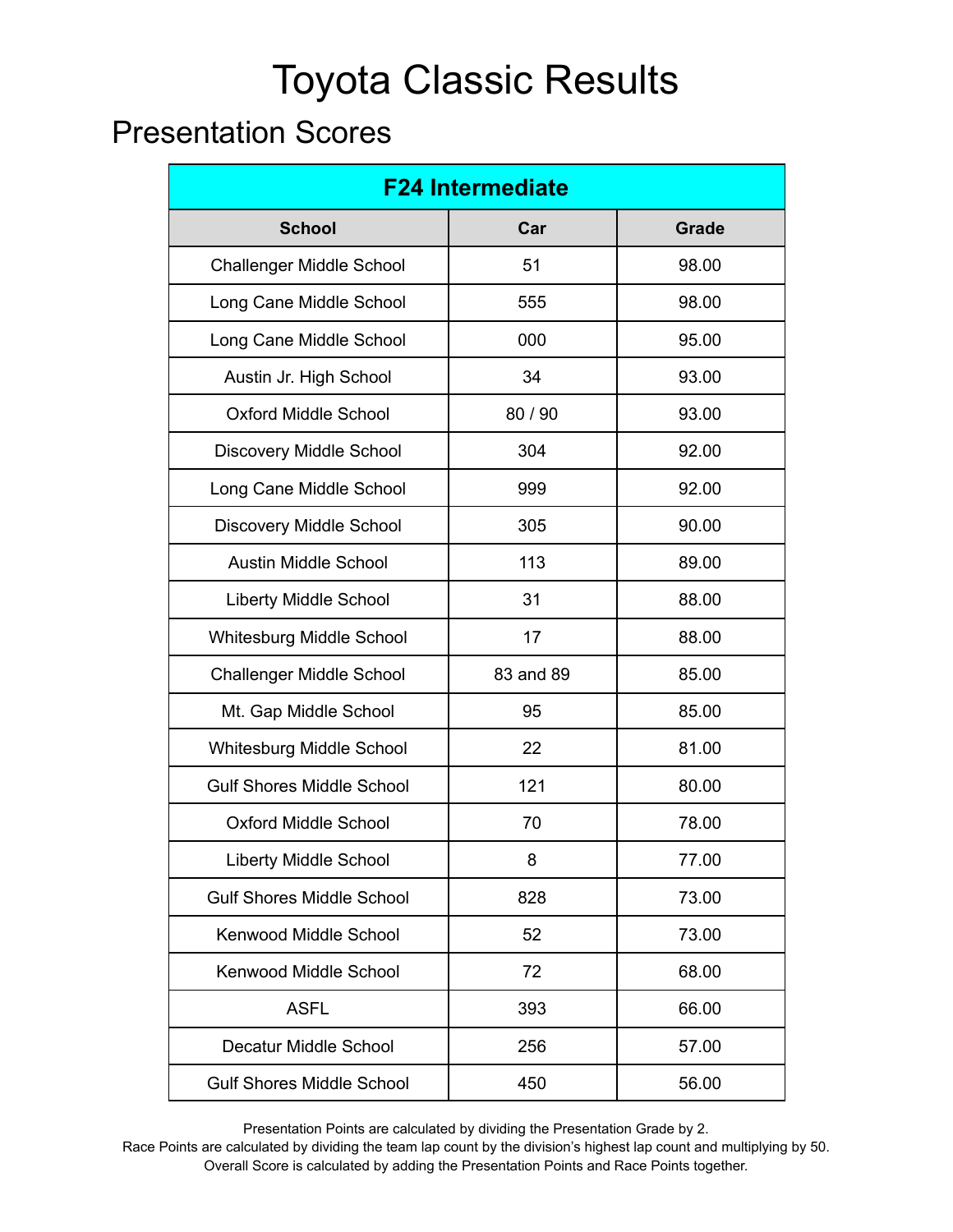| <b>F24 Intermediate (continued)</b> |     |       |  |  |  |
|-------------------------------------|-----|-------|--|--|--|
| <b>School</b><br>Car<br>Grade       |     |       |  |  |  |
| AAA                                 |     | 45.00 |  |  |  |
| McNair Jr. High School              | 112 | 26.00 |  |  |  |
| McNair Jr. High School              | 774 | 25.00 |  |  |  |

| <b>F24 Advanced</b>                |             |       |  |  |  |
|------------------------------------|-------------|-------|--|--|--|
| <b>School</b>                      | Car         | Grade |  |  |  |
| <b>Bob Jones High School</b>       | 1 and $5$   | 98.00 |  |  |  |
| <b>Grissom High School</b>         | 159 and 314 | 97.00 |  |  |  |
| James Clemens High School          | 41 and 88   | 87.00 |  |  |  |
| <b>Troup County High School</b>    | 556         | 87.00 |  |  |  |
| Callaway High School               | 810         | 72.00 |  |  |  |
| New Century Technology High School | 44          | 69.00 |  |  |  |
| Mae C. Jemison High School         | 12          | 43.00 |  |  |  |
| <b>Decatur Career Academies</b>    | 43 and 55   | 12.00 |  |  |  |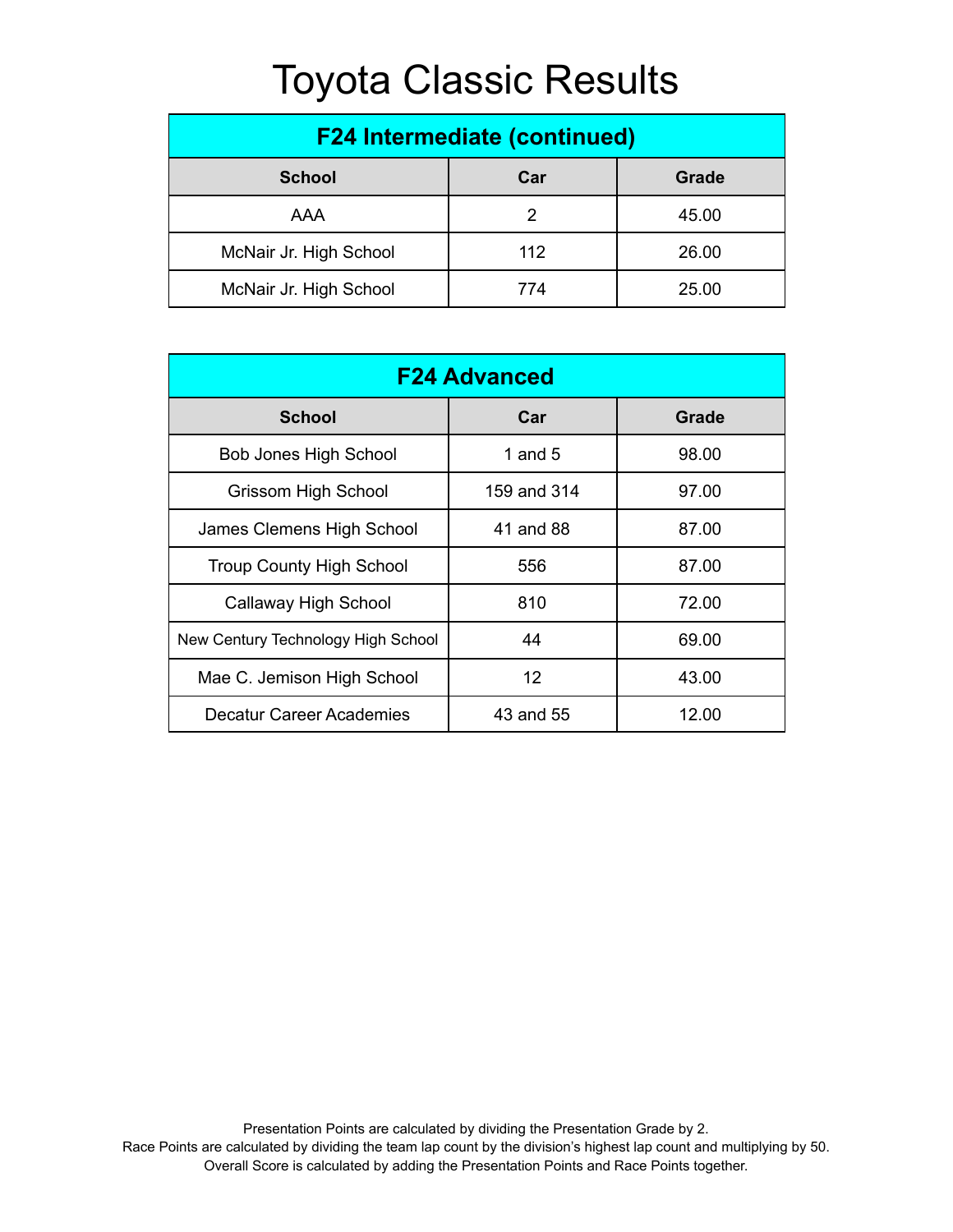### Heat Results (Middle School)

| <b>F24 Intermediate</b>          |     |         |                 |                                 |  |  |
|----------------------------------|-----|---------|-----------------|---------------------------------|--|--|
| <b>STOCK DIVISION</b>            |     | Heat 1  | Heat 2          | <b>Lap Count</b><br>for Scoring |  |  |
| Long Cane Middle School          | 555 | 51 laps | 52 laps         | 52 laps                         |  |  |
| <b>Challenger Middle School</b>  | 51  | 33 laps | 50 laps         | 50 laps                         |  |  |
| <b>Oxford Middle School</b>      | 80  | 25 laps | 50 laps         | 50 laps                         |  |  |
| McNair Jr. High School           | 112 | 46 laps | Did not compete | 46 laps                         |  |  |
| <b>Gulf Shores Middle School</b> | 828 | 37 laps | 46 laps         | 46 laps                         |  |  |
| Chapman Middle School            | 40  | 45 laps | Did not compete | 45 laps                         |  |  |
| <b>Oxford Middle School</b>      | 90  | 17 laps | 44 laps         | 44 laps                         |  |  |
| <b>Gulf Shores Middle School</b> | 450 | 20 laps | 43 laps         | 43 laps                         |  |  |
| Austin Jr. High School           | 34  | 41 laps | Did not compete | 41 laps                         |  |  |
| <b>Liberty Middle School</b>     | 31  | 41 laps | 24 laps         | 41 laps                         |  |  |
| McNair Jr. High School           | 774 | 40 laps | Did not compete | 40 laps                         |  |  |
| <b>ASFL</b>                      | 393 | 40 laps | Did not compete | 40 laps                         |  |  |
| <b>Morris Middle School</b>      | 23  | 38 laps | Did not compete | 38 laps                         |  |  |
| <b>Kenwood Middle School</b>     | 52  | 36 laps | Did not compete | 36 laps                         |  |  |
| <b>Austin Middle School</b>      | 113 | 32 laps | Did not compete | 32 laps                         |  |  |
| <b>Whitesburg Middle School</b>  | 17  | 29 laps | Did not compete | 29 laps                         |  |  |
| <b>Decatur Middle School</b>     | 256 | 10 laps | Did not compete | 10 laps                         |  |  |
| <b>MODIFIED DIVISION</b>         |     | Heat 1  | Heat 2          | <b>Lap Count</b><br>for Scoring |  |  |
| Long Cane Middle School          | 999 | 53 laps | 55 laps         | 55 laps                         |  |  |
| <b>Challenger Middle School</b>  | 83  | 54 laps | 55 laps         | 55 laps                         |  |  |
| Long Cane Middle School          | 000 | 52 laps | 55 laps         | 55 laps                         |  |  |
| <b>Whitesburg Middle School</b>  | 22  | 51 laps | 51 laps         | 51 laps                         |  |  |

Presentation Points are calculated by dividing the Presentation Grade by 2.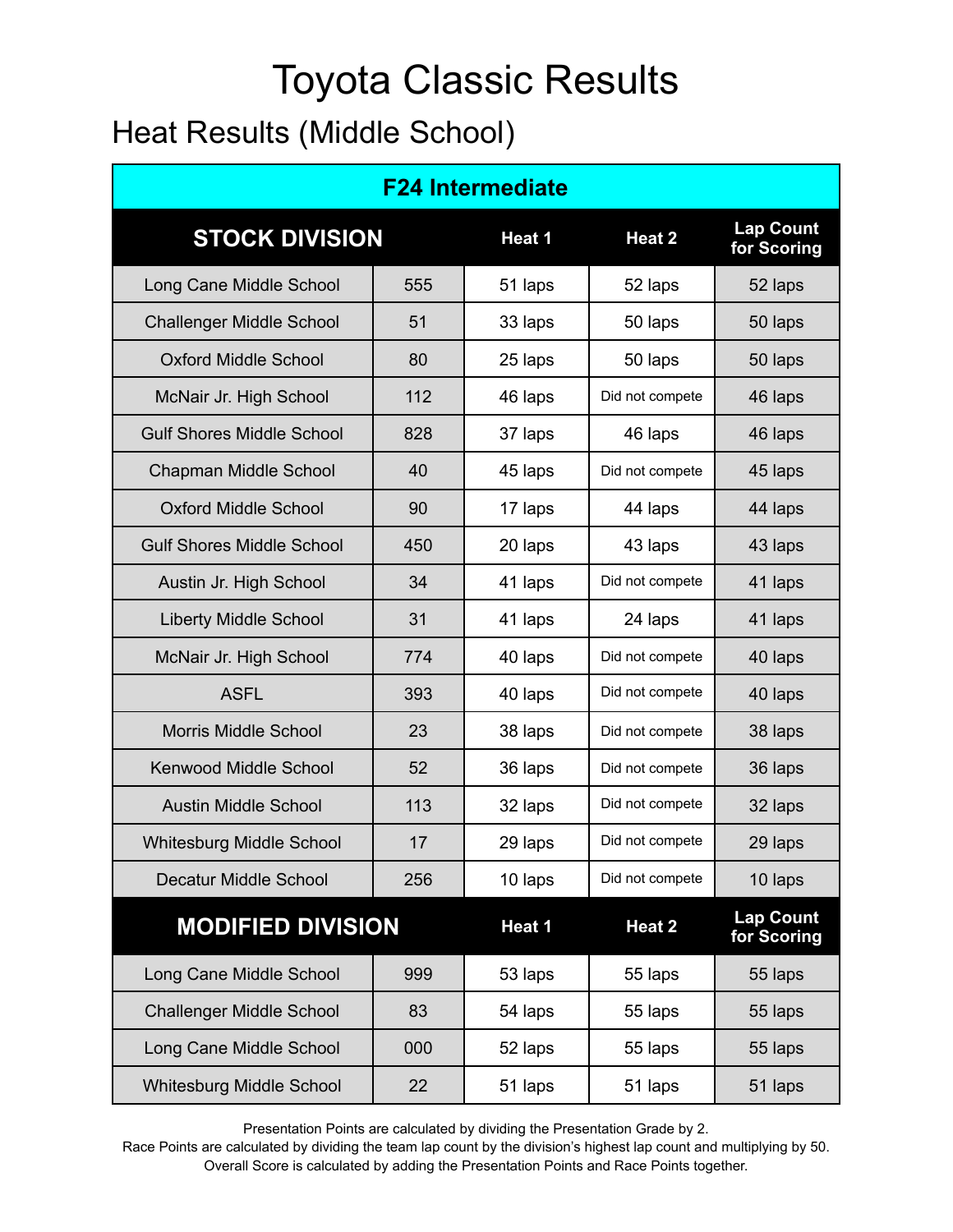| <b>MODIFIED DIVISION (cont'd)</b> |                | Heat 1  | Heat 2          | <b>Lap Count</b><br>for Scoring |
|-----------------------------------|----------------|---------|-----------------|---------------------------------|
| <b>Gulf Shores Middle School</b>  | 121            | 50 laps | 42 laps         | 50 laps                         |
| Oxford Middle School              | 70             | 42 laps | 40 laps         | 42 laps                         |
| <b>Hampton Cove Middle School</b> | 18             | 42 laps | Did not compete | 42 laps                         |
| <b>Discovery Middle School</b>    | 304            | 39 laps | Did not compete | 39 laps                         |
| <b>AAA</b>                        | $\overline{2}$ | 27 laps | Did not compete | 27 laps                         |
| Kenwood Middle School             | 72             | 27 laps | Did not compete | 27 laps                         |
| <b>Liberty Middle School</b>      | 8              | 4 laps  | Did not compete | 4 laps                          |
| <b>CUSTOM DIVISION</b>            |                | Heat 1  | Heat 2          | <b>Lap Count</b><br>for Scoring |
| <b>Discovery Middle School</b>    | 305            | 54 laps | Did not compete | 54 laps                         |
| <b>Challenger Middle School</b>   | 89             | 53 laps | 53 laps         | 53 laps                         |